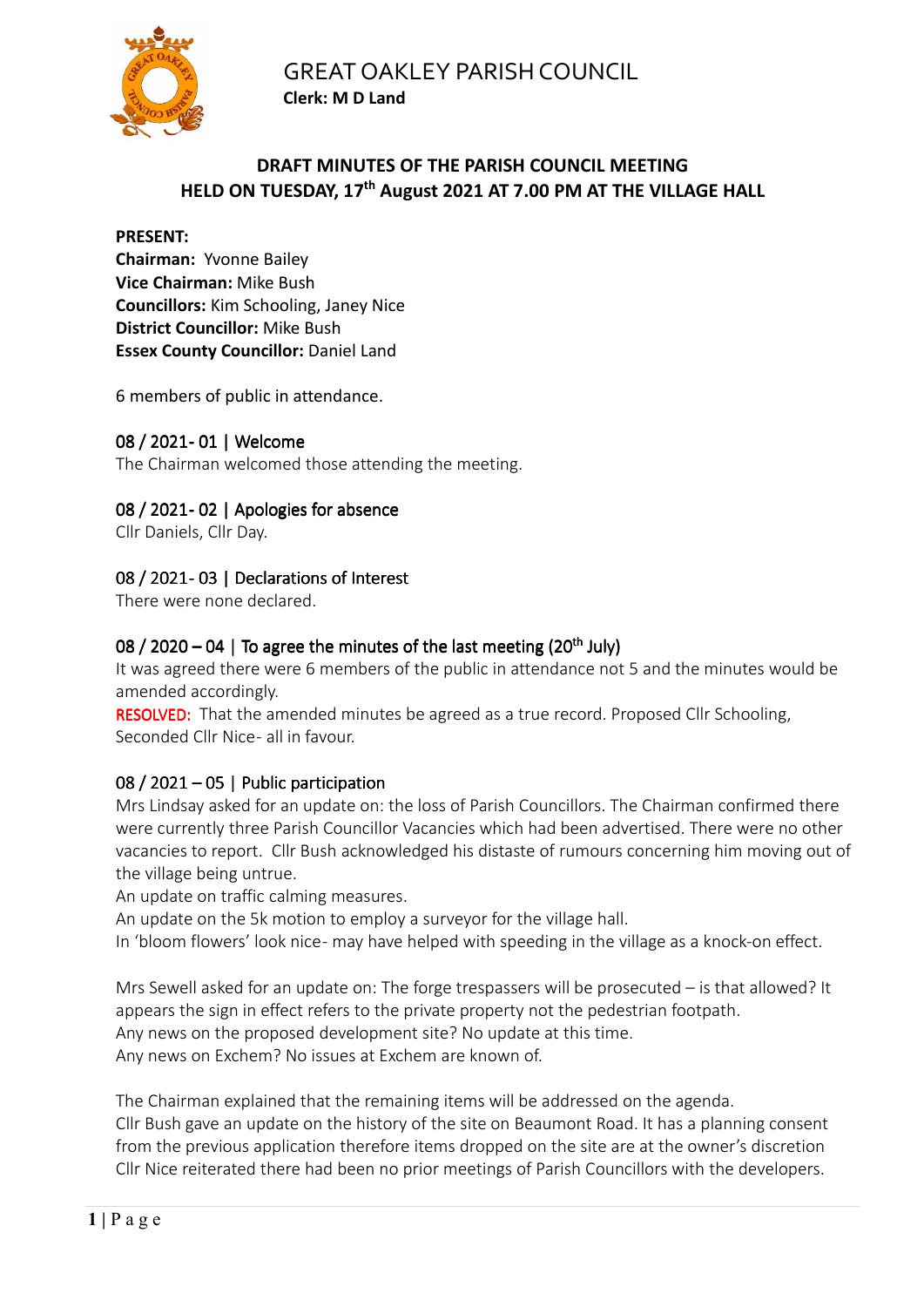

# 08 / 2021 – 06 | District Councillor Report

Cllr Bush had nothing further to report other than items already on the agenda.

## 08 / 2021-07 | County Councillor Report

Cllr Land reported on:

Local Highways Panel proposals including; whole village signage review, Beaumont Road, The Soils. A supported application to the Locality Fund by the Community Care Initiative

Footpath 13 – update from ECC

Request to reinstate painted lines outside the School & faded speed signs.

## 08 / 2021 - 08 | Clerk Report / Correspondence

Website – calendar facility now in place – meeting to take place with caretaker. Application to join parish council (3 spaces), Mrs Ann Offord, application will be brought to September meeting.

## 08 / 2021 - 09 | Chairman's Report

Thanks to all our volunteers on the task groups within the council who work on items such as Great Oakley and Stones Green in Bloom.

Thanks to Cllr Bush who cleared the footpath by the allotments, reported the subsequent exposed broken footpath needing repair and cleared the entrance to the burial ground from The Avenue by the newly installed gates.

Thanks to Cllr Daniels for his ongoing repair/repainting work on the Red Barn Lane sign which is in worse condition than first thought and is consequently taking rather longer than anticipated.

Thanks to Mr Bailey for his work on the new burial ground including clearing the entrance; installing new gate opening retainers; watering and weeding the memorial garden and regularly emptying and disposing of rubbish from the four bins.

Thanks to all local groups and individual residents inc. litter pickers etc. who regularly look after our parish.

A thank you letter was received from Tendring Brass Band for the PC donation. Residents enjoy their contribution at our Christmas Carol services and are looking forward to welcoming them back, hopefully, this year. We wish them well.

Concerns were once again expressed about official channels of communication to the Parish Council- social media is sometimes unhelpful with misinformation and inaccuracies being spread raising concerns amongst our residents. As a Parish Council we cannot respond on social media other than through our own Great Oakley Face book Page or through our Website which are directed to the Parish Council and responded to by the clerk.

The Clerk has sent a response from the Parish Council objecting to the proposed 2022 Car Rally, as in previous years, on the grounds of disturbance to local people and businesses on route; impact on local rural roads and damage to highways; noise disturbance; and negative impact on the climate though fuel emissions from multiple high emission cars. Furthermore, as a Parish directly affected by the rally we are not aware of any local charity, group or organisation to have benefited from the income generated from past events.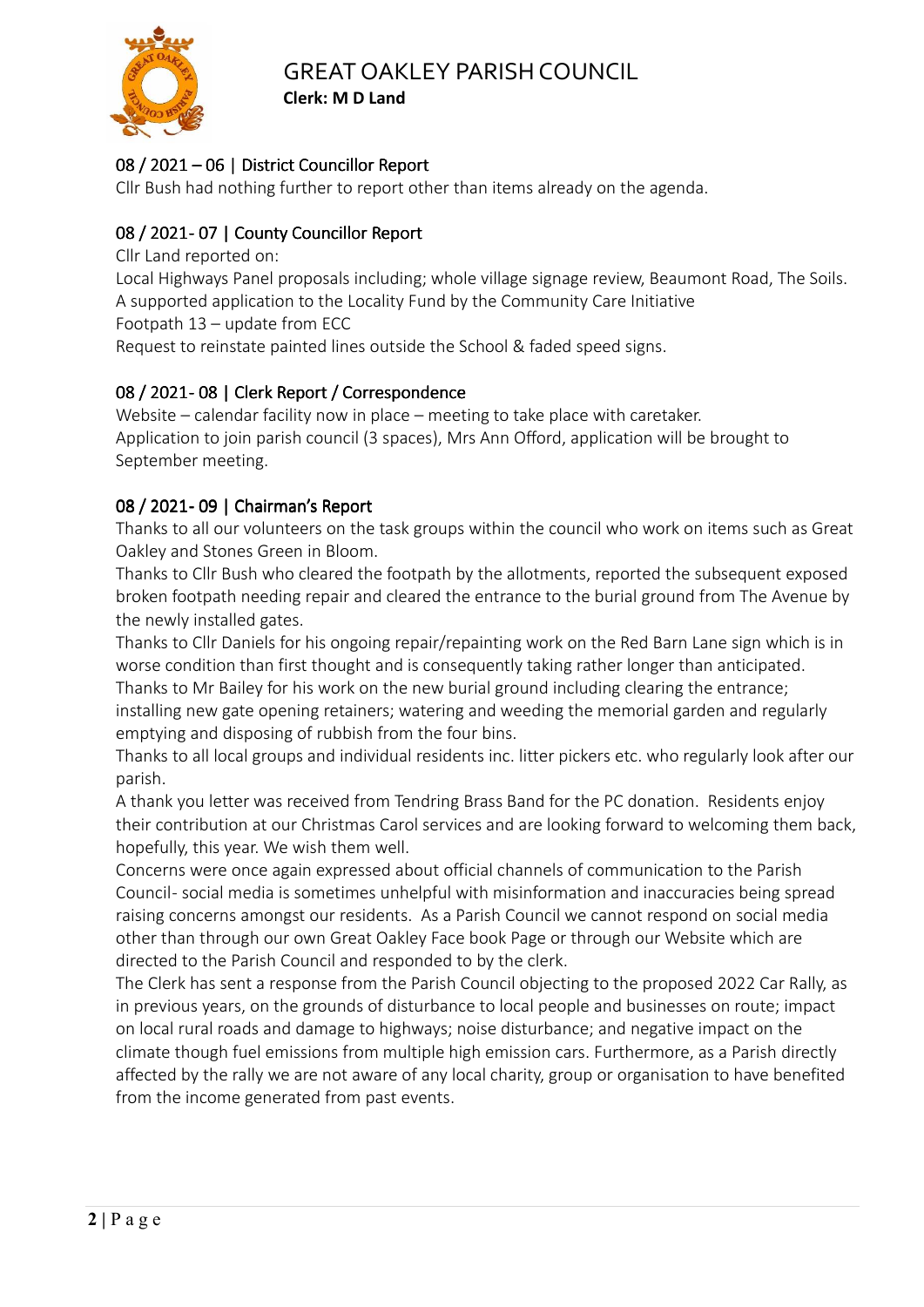

#### 08 / 2021 - 10 | Reports Recreation Field, Play Area and Greenswards, Burial Ground, Great Oakley and Stones Green in Bloom

The contractor has already identified hedge and tree cutting required on the recreation field. A walk about with our grounds contractor has been arranged for next week to inspect additional works required around the village.

TDC have provided us with a template to use for dog signage on the play area and recreation to be carried out and installed in line with our focus on community safety.

PC is waiting for TDC to release 106 monies to make improvements / repairs and install a new zip wire in the play area. It is proposed that the remaining 106 monies should be spent on new equipment for the wider community resulting in the community consultation information recently been posted on our Face book page.

It is recognised and agreed that in addition to the regular safety inspections carried out annual maintenance /cleaning schedules of all such apparatus is essential.

A 'Plant a Tree for the Jubilee' application to the Woodland Trust will be made as soon as suitable locations have been identified and submitted for PC consideration at the next meeting.

There is some confusion about the situation with the ditch on Beaumont Road. Parish Council received and commented on a retrospective licence to plant in June this year but have heard nothing since. A request has been made to ECC Highways for a further site visit.

The memorial garden in the new burial ground is proving to be high maintenance and will be reviewed to identify alternative, easier to manage, plants. To complete stage two of the memorial garden it is recommended that two recycled material benches and a memorial plaque be purchased and installed. A corner of the New Burial Ground has been identified for cremated remains and ideas to identify separation such as a low wall or miniature hedge are being investigated.

New gates have been installed at the entrance to the burial ground from The Avenue and have received positive comments. A key code padlock has also been purchased for the new gates to prevent unauthorised vehicles entering and to ensure the area is kept clear and secure. .

 Postponement of the School Fete due to COVID restrictions was disappointing for our planned Village in Bloom launch. However, we were grateful to All Saints Church organising committee for allowing us to take part in their open even on  $10^{th}$  &  $11^{th}$  July and all agreed it was a great success.

The postponed School Fete has been rescheduled for 25<sup>th</sup> September and we have two stalls booked.

The Community Care Initiative has PC support to submit an application to our County Councillor for a grant to purchase additional planters for the Villages in Bloom project.

RESOLVED: that additional tree works be approved at a cost of £360. Proposed Cllr Bailey Seconded Cllr Nice – all in favour.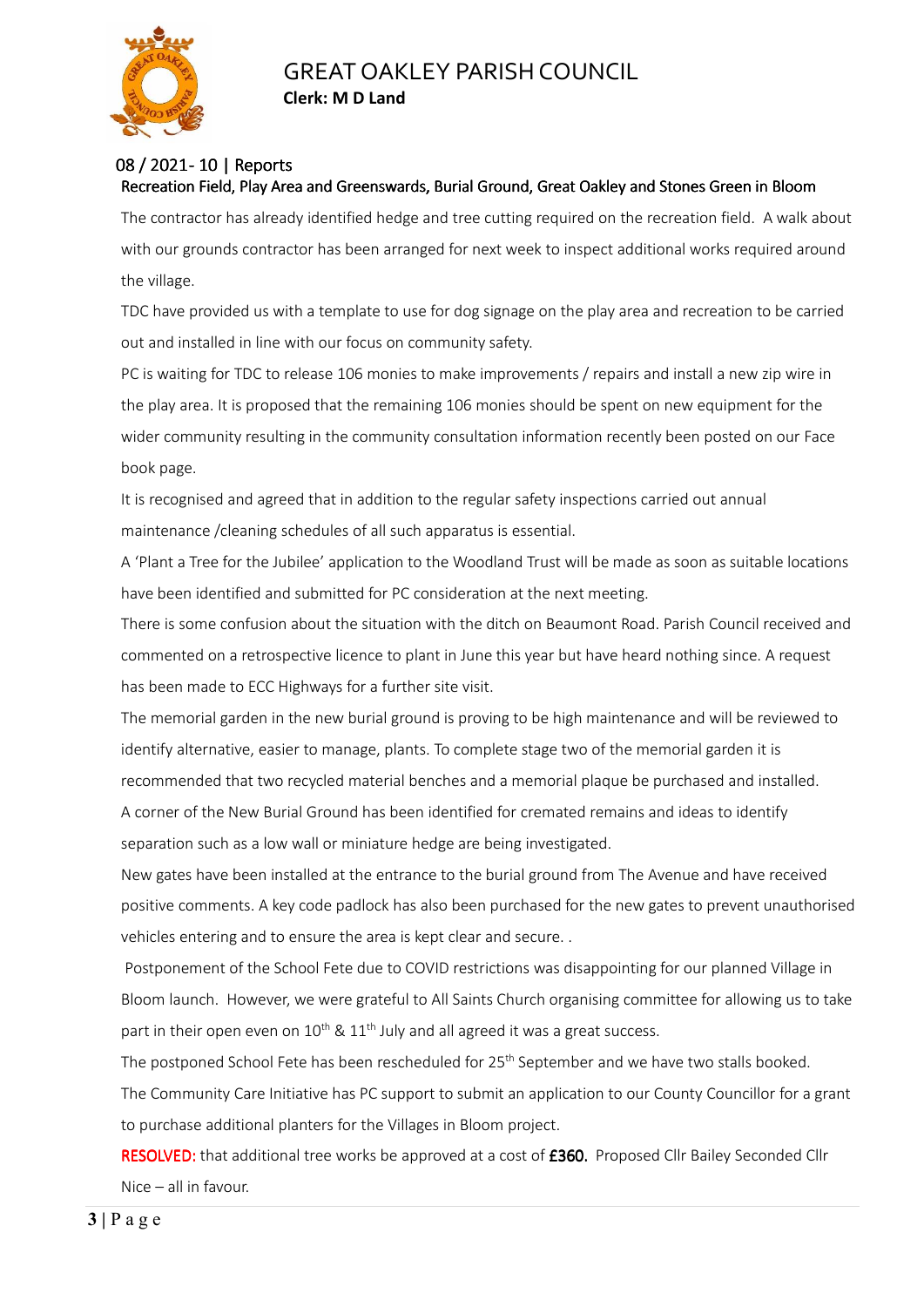

RESOLVED: that the purchase of 2 memorial benches be approved at a cost of £733.54. Proposed Cllr Bush Seconded Cllr Nice – all in favour.

#### Public Rights of Way / Footpaths

Cllr Land read out a follow up email from ECC about the ongoing matter of the ditch alongside footpath 13. We are waiting for a further update from the ECC officer.

Cllr Schooling explained that with our current limited resources it wasn't possible to walk all footpaths and ROW every month and asked residents to help us by directly reporting to us any concerns they may come across.

#### TDALC

Chairman was unable to attend due to other commitments although was able to update from circulated draft minutes.

There is a big steer on the 'green agenda' signed up to by all local councils. An update was presented from the Essex Association of Local Councils. All representatives agreed that meetings should continue to be held remotely although there is continuing pressure to hold meetings face to face.

#### Village Hall

Two task group meetings took place. Cllr Stephenson attended one of the meetings to talk about the improvements and workings of a similar hall in Clacton.

The Contractor is nearing completion on the current phase of works (emergency repairs and maintenance). Applications are in for grants from ECC and ECF. In order to access the size of grants the structural integrity of the hall comes into question. Cllr Bush outlined the need to think forward for the next generation of hall users. It is therefore recommended that all further work on village hall to be suspended until a report is undertaken and completed by a surveyor / structural expert to enable all options to be properly considered. It is also recommended that a review is commissioned to identify how PC currently communicate with the community and identify options for collaborative working with all current and potential user groups to identify exactly what is wanted from the village hall and support community fund raising opportunities to support it.

RESOLVED: that a survey be commissioned to look at the structural integrity and future build options for the village hall up to the cost of  $£5000$  for all-inclusive items. Proposed Cllr Bailey Seconded Cllr Nice – all in favour.

#### LED Lighting

RESOLVED: That the remaining light fittings within the villages (19) be converted to LED sockets and fittings at an approx cost of £6500. Proposed Cllr Bailey Seconded Cllr Bush- all in favour

#### Stones Green

Nothing to report.